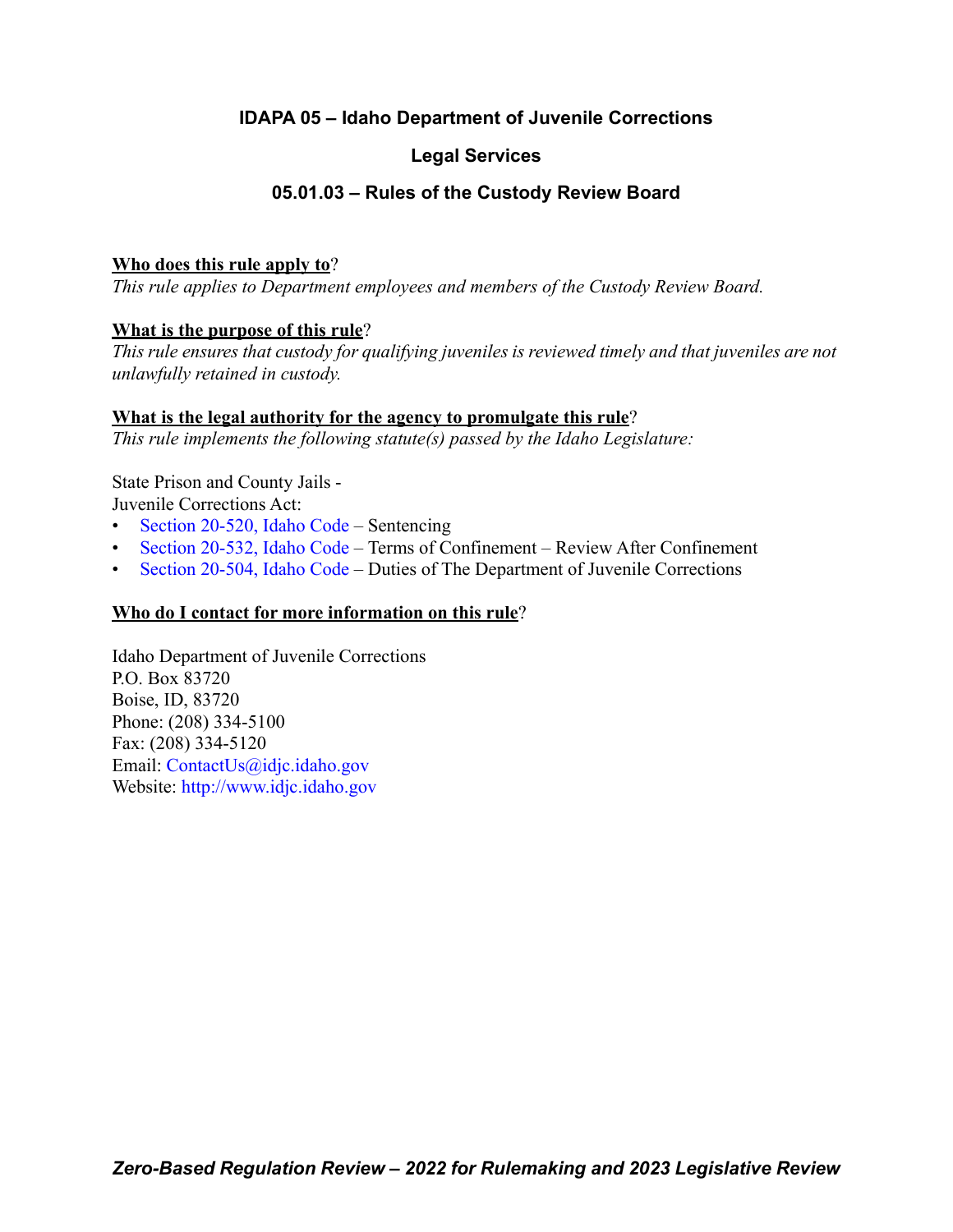# **Table of Contents**

# 05.01.03 - Rules of the Custody Review Board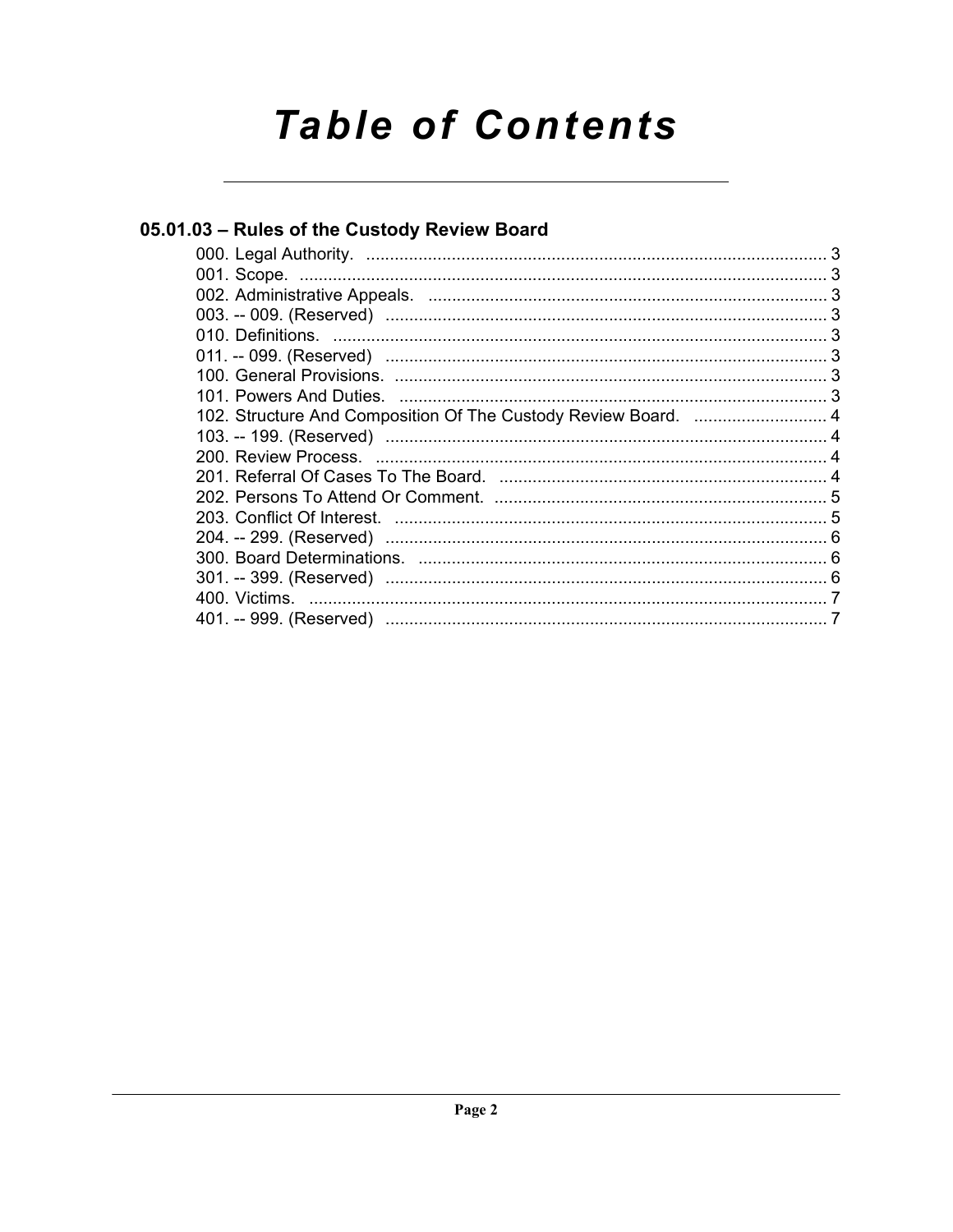## **05.01.03 – RULES OF THE CUSTODY REVIEW BOARD**

<span id="page-2-3"></span><span id="page-2-2"></span><span id="page-2-1"></span><span id="page-2-0"></span>

| 000.<br>LEGAL AUTHORITY.<br>These rules are adopted pursuant to Title 20, Chapter 5, Idaho Code.                                                                                                                                                           | $(3-31-22)$ |
|------------------------------------------------------------------------------------------------------------------------------------------------------------------------------------------------------------------------------------------------------------|-------------|
| 001.<br><b>SCOPE.</b><br>These rules are established to ensure that the juvenile corrections system in Idaho and the Custody Review Board are<br>consistently based on the principles of accountability, community protection, and competency development. | $(3-31-22)$ |
| 002.<br><b>ADMINISTRATIVE APPEALS.</b><br>This chapter does not provide for appeal of the determination of the Custody Review Board.                                                                                                                       | $(3-31-22)$ |
| $003. - 009.$<br>(RESERVED)                                                                                                                                                                                                                                |             |
| 010.<br>DEFINITIONS.<br>In addition to the definitions in Section 20-502, Idaho Code, the following definitions apply:                                                                                                                                     | $(3-31-22)$ |

<span id="page-2-5"></span><span id="page-2-4"></span>**01. Board**. The Custody Review Board of the Idaho Department of Juvenile Corrections. (3-31-22)

**02. Case Management Team**. A team consisting of juvenile services coordinator (JSC), case manager, and juvenile probation officer (JPO) who provide input in setting and following through with treatment goals.

(3-31-22)

**03. Case Manager**. Department staff assigned to directly manage a juvenile's case, such as a group leader at a state institution; or, if a juvenile is placed at a contract program, the contract provider's employee assigned to directly manage a juvenile's case. (3-31-22)

**04. Classification**. A process for determining the treatment needs and requirements of juveniles committed to the Department and for assigning them to housing units or programs according to their needs and existing resources. (3-31-22)

**05. Extended Time in Custody**. Any period a juvenile remains in custody after age nineteen (19) and ceed age twenty-one (21). not to exceed age twenty-one (21).

**06. Juvenile Records**. Information concerning the individual's delinquent or criminal, personal, and medical history and behavior and activities while in custody, including but not limited to commitment papers, court orders, personal property receipts, visitors' lists, type of custody, disciplinary infractions and actions taken, grievance reports, work assignments, program participation, and miscellaneous correspondence.

**07. Juvenile Services Coordinator (JSC)**. An employee of the Department assigned to a particular juvenile as the case worker, licensed in social work. (3-31-22)

#### <span id="page-2-6"></span>**011. -- 099. (RESERVED)**

#### <span id="page-2-7"></span>**100. GENERAL PROVISIONS.**

**01. Hearings**. All matters and testimony concerning juveniles, before the Board, are confidential and are conducted in accordance with Title 74, Chapters 1 and 2, Idaho Code; and Title 20, Chapter 5, Idaho Code, regarding juvenile records and proceedings. (3-31-22)

**02. Written Record**. A written record of the vote by the Board will be kept confidential and privileged from disclosure, to the extent allowed by law, and provided that the record, or portions thereof, is made available upon request for all lawful purposes or as required by the Idaho Public Records Act, Title 74, Chapter 1, Idaho Code. (3-31-22)

**03. Confidentiality**. Distribution of the record by the Board or an employee of the Department to any of specifically allowed by law to receive or read it may result in disciplinary action. (3-31-22) person not specifically allowed by law to receive or read it may result in disciplinary action.

**04. Records of Hearings and Meetings**. Summary minutes of individual hearings and case reviews will be signed by the Board and maintained in the Department office. (3-31-22)

## <span id="page-2-8"></span>**101. POWERS AND DUTIES.**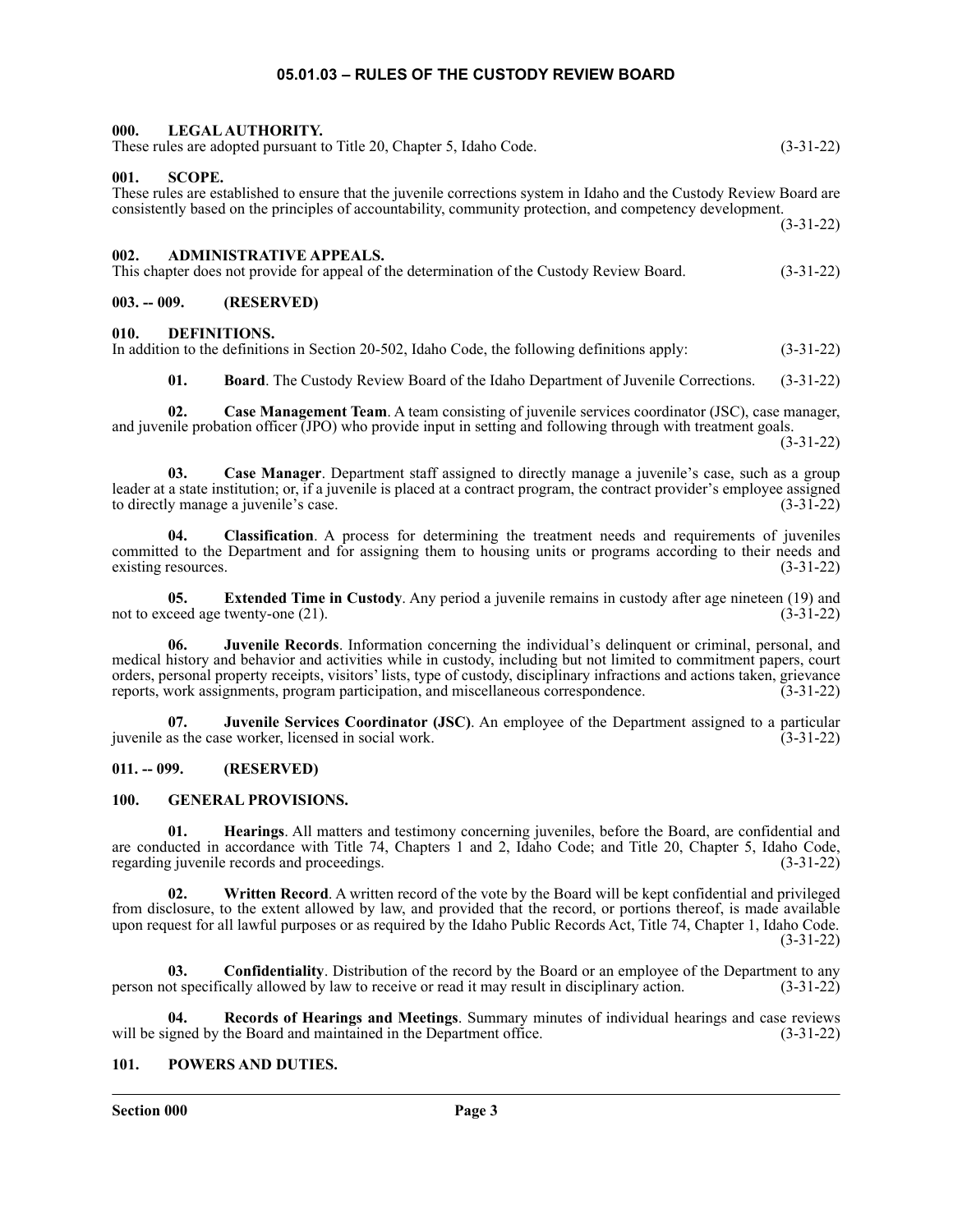**01.** Review. The Board is empowered by Sections 20-520(1)(r) and 20-532, Idaho Code, to review the cases of juveniles in the custody of the Department whose cases have been referred to the Board according to Section 201 of these rules. (3-31-22) 201 of these rules.

**02. Board Determinations**. After conducting its review, the Board will advise the Director whether it has determined that the juvenile before it needs an extended time in custody to address accountability, community protection, and competency. (3-31-22)

**03. Placement**. The Board cannot direct the placement or treatment of a juvenile in the Department's  $\left(3\text{-}31\text{-}22\right)$ 

**04. Release Date for Juveniles**. If a juvenile appears before the Board and the Board determines that he not be retained in custody, the Director shall set a release date for the juvenile, as follows: (3-31-22)

**a.** If a juvenile appears before the Board prior to his nineteenth birthday, but before a reasonable and appropriate release plan has been finalized, the Department may retain the juvenile long enough to finalize those plans, not to exceed forty-five (45) days after the juvenile's nineteenth birthday. (3-31-22)

**b.** In all other cases, the Department may retain the juvenile long enough to finalize a reasonable and appropriate release plan, not to exceed forty-five (45) days after the Director signs the Board's determination.

(3-31-22)

## <span id="page-3-0"></span>**102. STRUCTURE AND COMPOSITION OF THE CUSTODY REVIEW BOARD.**

**01. Board Members**. The Board is composed of four (4) members appointed by the Director who represent a variety of juvenile justice experiences and victim perspectives, or who are otherwise qualified. (3-31-22)

**02. Terms of Appointment**. The Director shall fill each succeeding vacancy for terms of four (4) years. Board vacancies for unexpired terms are appointed by the Director for the remainder of the term. All appointees may be reappointed. Appointees serve at the pleasure of the Director. (3-31-22) appointees may be reappointed. Appointees serve at the pleasure of the Director.

**03. Compensation of Board Members**. Members will be compensated as provided by Section 59- 509(b), Idaho Code. They serve without honorarium or compensation but are reimbursed for actual and necessary expenses, subject to the limits provided in Section 67-2008, Idaho Code. (3-31-22) expenses, subject to the limits provided in Section 67-2008, Idaho Code.

## <span id="page-3-1"></span>**103. -- 199. (RESERVED)**

#### <span id="page-3-2"></span>**200. REVIEW PROCESS.**

A juvenile in the custody of the Department does not have the legal right or ability to request or demand a case review by the Board. A review by the Board does not create a liberty interest for the juvenile, and cannot be appealed. All cases come before the Board as outlined in Section 201 of these rules (3-31-22)

## <span id="page-3-3"></span>**201. REFERRAL OF CASES TO THE BOARD.**

The Board shall review cases referred to it and will advise the Director whether it has determined that extended time<br>in custody is necessary for a juvenile to address competency, accountability and community protection. ( in custody is necessary for a juvenile to address competency, accountability and community protection.

**01. Cases Eligible for Referral**. A juvenile's case is eligible for referral to the Board if: (3-31-22)

The juvenile is no more than six (6) months from his nineteenth birthday and one (1) or more members of the juvenile's case management team believes that the juvenile needs extended time in custody beyond that juvenile's nineteenth birthday; or (3-31-22)

**b.** The juvenile, at the time of commitment to the Department, is past age nineteen (19) or will reach teen (19) prior to the next scheduled meeting of the Board. (3-31-22) age nineteen  $(19)$  prior to the next scheduled meeting of the Board.

## **02. Juvenile Has Not Appeared Before the Board**. Any juvenile who has not appeared before the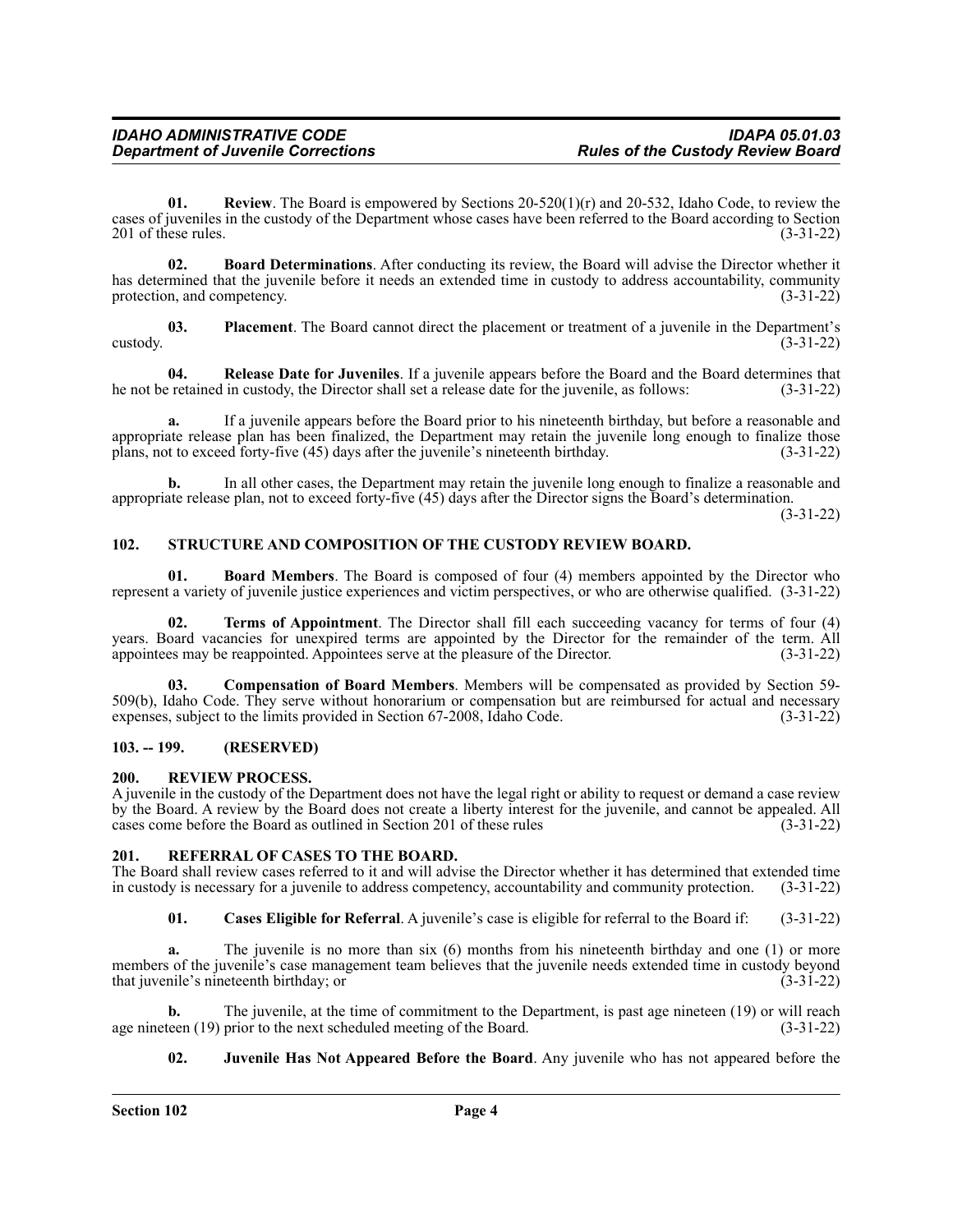Board in person or by video conference prior to the date of his nineteenth birthday, excepting those juveniles described in Paragraph 201.01.b. above, shall be released from custody on that date or as soon thereafter as a reasonable release plan can be determined and finalized. The final release date will not exceed forty-five (45) days after the juvenile's nineteenth birthday. (3-31-22)

**03. Hearing Schedules**. Once a case is referred, the Board will set a date for the review hearing.

(3-31-22)

**04. Written Submissions**. All written documents and letters to be considered at a particular hearing need to be submitted fourteen (14) calendar days in advance of the scheduled hearing in order to ensure that they will be considered. Other documents may be allowed after this deadline by unanimous consent of the Board members present. Documents may include: (3-31-22)

**a.** Progress reports to the courts pursuant to Sections 20-532 and 20-540, Idaho Code;  $(3-31-22)$ 

**b.** Report on original offenses leading to commitment plus order for commitment and orders of judgment; (3-31-22)  $j$ udgment;  $(3-31-22)$ 

**c.** Written recommendations from each member of the case management team; (3-31-22)

**d.** Polygraph results and written conclusions and recommendations from the professionals ering these tests; (3-31-22) administering these tests;

| e. | Psychosocial or psychosexual evaluations;    | $(3-31-22)$ |
|----|----------------------------------------------|-------------|
| f. | Victim's written statement;                  | $(3-31-22)$ |
| g. | Juvenile's written statement;                | $(3-31-22)$ |
| h. | Initial classification;                      | $(3-31-22)$ |
| i. | Custody level assessment at case review; and | $(3-31-22)$ |
|    |                                              |             |

## **j.** Any other pertinent information. (3-31-22)

## <span id="page-4-0"></span>**202. PERSONS TO ATTEND OR COMMENT.**

**01. Juvenile**. The juvenile who is the subject of a custody review proceeding is required to appear either in person or by videoconference. (3-31-22)

**02. Witnesses**. The Board allows for the participation of victims, attorneys, members of the case management team, and approved family members or others who have a direct relationship to the specific hearing or subject of the hearing.  $(3-31-22)$ 

**03. Participation**. Persons who want to participate in hearings shall notify the Board staff fourteen (14) calendar days in advance of the scheduled hearing. Children, including victims, under the age of fourteen (14), may not be allowed to attend the hearings without prior approval of the Director or Board. Parents or guardians of child victims in a case may appear and comment. (3-31-22)

**04.** Time Limited. At its discretion, the Board may limit the time allotted to each participant during the proceeding.  $(3-31-22)$ 

**05. Exclusion**. At its discretion, the Board may exclude witnesses or participants for inappropriate or e behavior, or other good cause. (3-31-22) disruptive behavior, or other good cause.

## <span id="page-4-1"></span>**203. CONFLICT OF INTEREST.**

A member of the Board who has personal knowledge of a case, shall notify all other Board members of this fact prior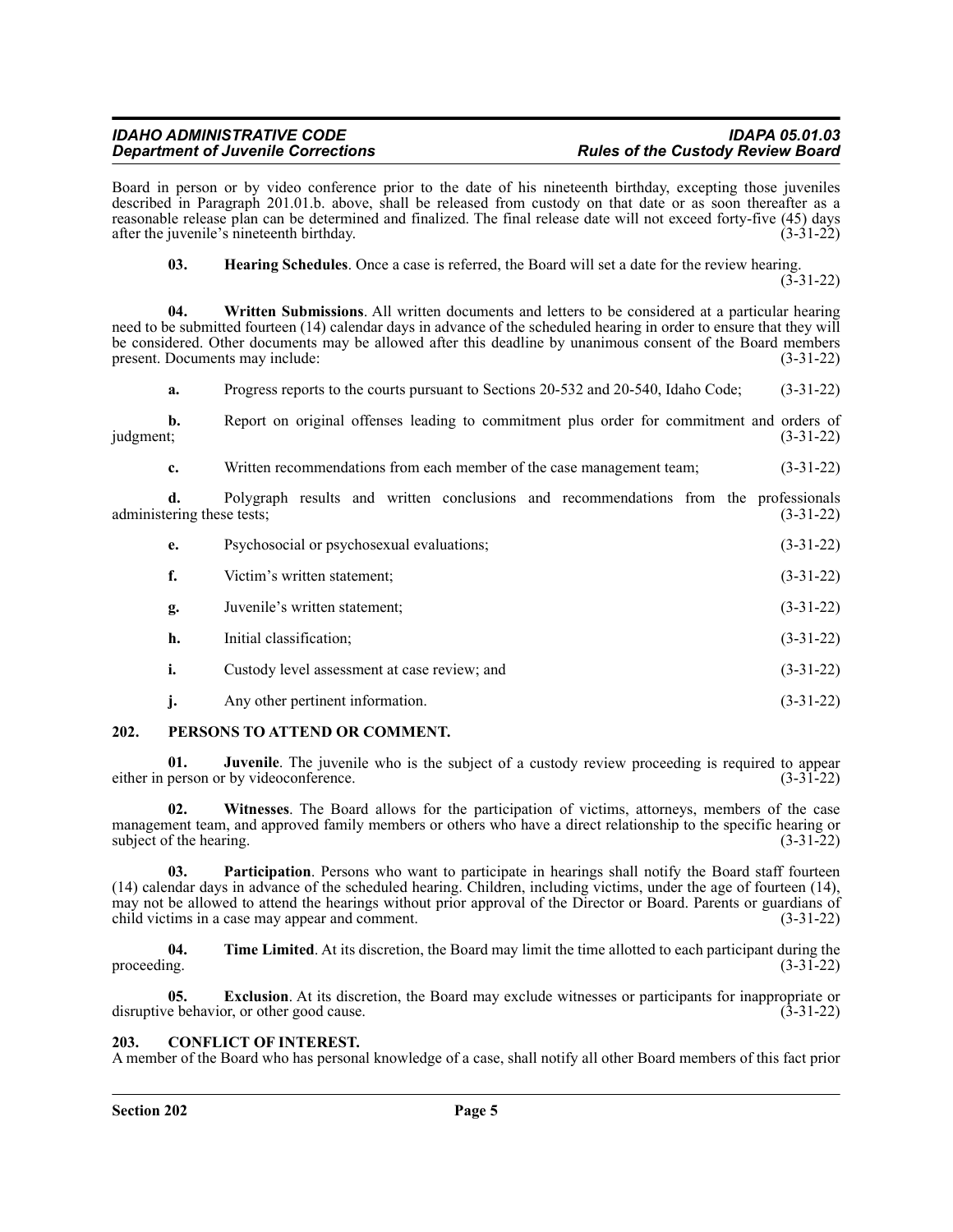to the meeting where that case is to be considered. The remaining members of the Board will determine whether that member should be disqualified from participating in the review of that case and determination. (3-31-22) member should be disqualified from participating in the review of that case and determination.

#### <span id="page-5-0"></span>**204. -- 299. (RESERVED)**

#### <span id="page-5-1"></span>**300. BOARD DETERMINATIONS.**

All determinations by the Board regarding a juvenile are prepared in writing and given to the Director. (3-31-22)

**01. Confidentiality**. All determinations, including any written documents from any source regarding the juvenile's case, will be held by the Department in the juvenile's case management file. (3-31-22)

**02. Board's Determination to the Director**. The Board's written determination concerning the juvenile's need for extended time in custody will be given to the Director no later than thirty (30) calendar days after the date the Board receives the last documents or interviews the last witness pertaining to the case. (3-31-22)

**03. Reconsideration**. The Board may reconsider its determination in any case only if the vote based on the reconsideration is made before the written determination is given to the Director. Only the members who heard the case may discuss or vote on any reconsideration of the determination. (3-31-22)

**a.** Any member of the Board who was present for and heard the juvenile's case may call for a vote to reconsider the Board's determination by making a request through the Board chair. (3-31-22)

**b.** Any reconsideration may occur by teleconference, in person, by videoconference, or any combination thereof. (3-31-22)

**c.** The chair will call for a motion to reconsider, and a vote.  $(3-31-22)$ 

**d.** The determination is given to the Director in the same manner as is specified in Subsection 300.02, rules. (3-31-22) of these rules.

**04. Indeterminate Sentence Remains**. If the Board determines that a juvenile needs to stay for an extended time in custody of the Department, that determination does not create a determinate sentence of any kind, and the Director retains the authority to release the juvenile at any later time deemed appropriate. (3-31-22)

**05. Official Record of Hearing/Review**. The signed summary minutes are the official record of a hearing or case review and the original record will be maintained with records of the Department. (3-31-22)

**06. Evaluation of Juvenile Cases**. Juvenile cases are evaluated on the individual merits of each case. The Board's evaluation of a case and a juvenile's need for extended time in custody are not based upon any predetermined hearing standard, criteria, or precedent. Factors that may be taken into account by the Board include, but are not limited to:  $(3-31-22)$ 

| -а. | Seriousness of the crime: | $1 - 1 - 7$ | (2, 21, 22) |  |
|-----|---------------------------|-------------|-------------|--|
|-----|---------------------------|-------------|-------------|--|

**b.** Prior criminal history of the juvenile, as well as prior commitments to the Department; (3-31-22)

**c.** Progress or completion of program, treatment plan, accountability; (3-31-22)

**d.** Institutional history to include conformance to established rules, involvement in programs and ehavior; (3-31-22) overall behavior;

**e.** Evidence of the development of a positive social attitude and the willingness to fulfill the obligations of a good citizen; and (3-31-22)

**f.** Information or reports regarding physical, psychological, or other conditions. (3-31-22)

#### <span id="page-5-2"></span>**301. -- 399. (RESERVED)**